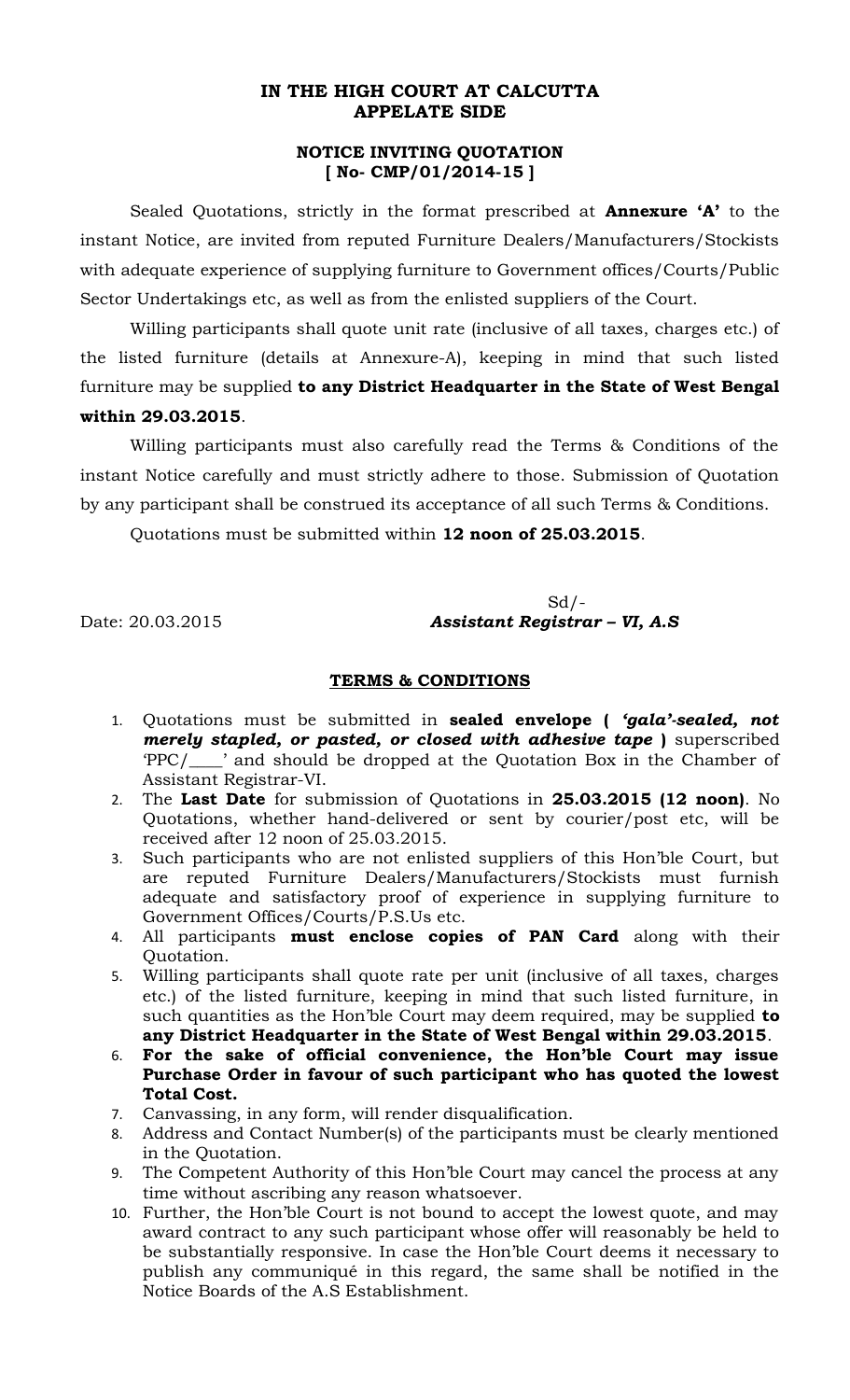## **ANNEXURE – A**

| <b>Format of Quotation {Ref: N.I.Q No.</b> |                              |                                                                                                                                                                                                                                                                                                                                                                                                                                                                                                                        |                                           |  |  |  |                                                                                  |  |  |
|--------------------------------------------|------------------------------|------------------------------------------------------------------------------------------------------------------------------------------------------------------------------------------------------------------------------------------------------------------------------------------------------------------------------------------------------------------------------------------------------------------------------------------------------------------------------------------------------------------------|-------------------------------------------|--|--|--|----------------------------------------------------------------------------------|--|--|
|                                            |                              |                                                                                                                                                                                                                                                                                                                                                                                                                                                                                                                        |                                           |  |  |  | Contact Numbers: (Office) ___________ (Fax) ____________ (Mobile) _____________  |  |  |
|                                            |                              |                                                                                                                                                                                                                                                                                                                                                                                                                                                                                                                        |                                           |  |  |  | PAN of the Applicant (enclose copy of PAN Card) : ______________________________ |  |  |
|                                            | Item                         | Specification/Descripti Rate per piece<br>on                                                                                                                                                                                                                                                                                                                                                                                                                                                                           | (inclusive of all taxes,<br>charges etc.) |  |  |  |                                                                                  |  |  |
| 1.                                         | <b>Steel Almirah</b>         | Size: 1980mm(H) x<br>$915mm(W) \times 485mm(D);$<br>Made of prime quality<br><b>CRCA (Cold Rolled Close</b><br>Annealed) steel;<br><b>Alkyd Amino Paint (either</b><br>Grey or Wood Brown<br>Colour);<br>With 4 (four) shelves and<br>2(two) Lockers;<br><b>Full Height Steel Hinged</b><br>Door;<br>Thickness: _____ gauge.                                                                                                                                                                                           |                                           |  |  |  |                                                                                  |  |  |
| 2.                                         | <b>Wooden Table</b>          | Wooden table of the size<br>$5'$ x $3'$ x 2.5' having three<br>drawers on R.H.S and<br>one cupboard on L.H.S,<br>with sturdy foot-rest,<br>made of CP Teak,<br>complete in all respect<br>with glazy polish.                                                                                                                                                                                                                                                                                                           |                                           |  |  |  |                                                                                  |  |  |
| 3.                                         | <b>Wooden Chair (Type-1)</b> | Wooden armed<br>office<br>chair made of CP Teak,<br>finished with sprit polish;<br>Front leg 2"x2" turned,<br>back legs 1-3/8" seat<br>rails $2 \frac{1}{2}$ "x2 $\frac{1}{2}$ ", back top<br>rail $2 \frac{1}{2}$ "x1" curved<br>shape back slates 1<br>$\frac{3}{4}$ "x7/8" middle rail 1 $\frac{3}{4}$ "<br>arms 7/8" thick and<br>bottom rail 1 $\frac{3}{4}$ ", width of<br>front of seat 22" width of<br>19"<br>of<br>back<br>seat<br>(including back legs, 18"<br>height of arms 9" and<br>height of back 38"). |                                           |  |  |  |                                                                                  |  |  |
| 4.                                         | <b>Computer Table</b>        | Length x Breadth<br>$\boldsymbol{X}$<br>Height: 120 x 75 x 75 cm;<br>Top<br>made<br>of Pre-<br><b>laminated Particle Board</b><br>and edge-banding with<br>same colour PVC tape;<br><b>Keyboard Pull-out Tray;</b><br><b>With Drawer and Shelf</b><br>fitted with necessary<br>fittings such as wire /<br>cable manager, auto<br>closing hinges, stainless                                                                                                                                                             |                                           |  |  |  |                                                                                  |  |  |